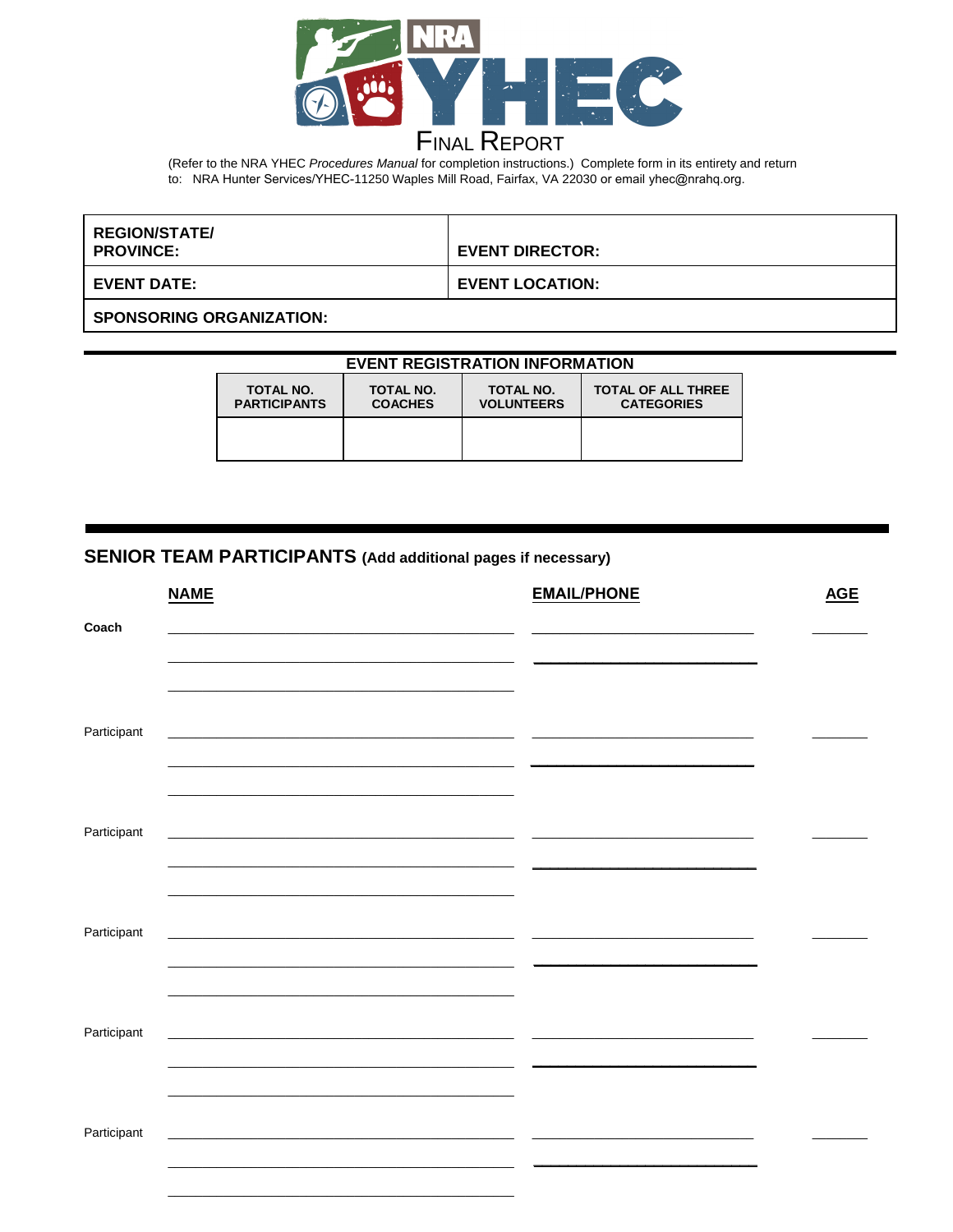## **SENIOR INDIVIDUAL PARTICIPANTS (Add additional pages if necessary)**

|             | <b>NAME</b>                                                                                                                                                                                    | <b>EMAIL/PHONE</b> | <b>AGE</b> |
|-------------|------------------------------------------------------------------------------------------------------------------------------------------------------------------------------------------------|--------------------|------------|
| Participant |                                                                                                                                                                                                |                    |            |
| Participant |                                                                                                                                                                                                |                    |            |
| Participant | $\overline{\phantom{a}}$                                                                                                                                                                       |                    |            |
| Participant | <u> 1989 - Andrea Santa Andrea Andrea Andrea Andrea Andrea Andrea Andrea Andrea Andrea Andrea Andrea Andrea Andr</u><br><u> 2000 - Jan Samuel Barbara, margaret eta biztanleria (h. 1878).</u> |                    |            |
| Participant | $\overline{\phantom{a}}$                                                                                                                                                                       |                    |            |

## **JUNIOR TEAM PARTICIPANTS (Add additional pages if necessary)**

|             | <b>NAME</b>                                                                                                                                                                                                                          | <b>EMAIL/PHONE</b> )     | <b>AGE</b> |
|-------------|--------------------------------------------------------------------------------------------------------------------------------------------------------------------------------------------------------------------------------------|--------------------------|------------|
| Coach       | <u> 1990 - Andrea Andrews, Amerikaansk politik (* 1950)</u>                                                                                                                                                                          |                          |            |
|             | <u> 1989 - Johann Stoff, deutscher Stoff, der Stoff, der Stoff, der Stoff, der Stoff, der Stoff, der Stoff, der S</u>                                                                                                                | $\sim$                   |            |
|             |                                                                                                                                                                                                                                      |                          |            |
| Participant | <u> 1980 - Johann Harry Harry Harry Harry Harry Harry Harry Harry Harry Harry Harry Harry Harry Harry Harry Harry Harry Harry Harry Harry Harry Harry Harry Harry Harry Harry Harry Harry Harry Harry Harry Harry Harry Harry Ha</u> | $\overline{\phantom{0}}$ |            |
|             |                                                                                                                                                                                                                                      |                          |            |
| Participant |                                                                                                                                                                                                                                      |                          |            |
|             |                                                                                                                                                                                                                                      |                          |            |
|             |                                                                                                                                                                                                                                      |                          |            |
| Participant |                                                                                                                                                                                                                                      |                          |            |
|             |                                                                                                                                                                                                                                      |                          |            |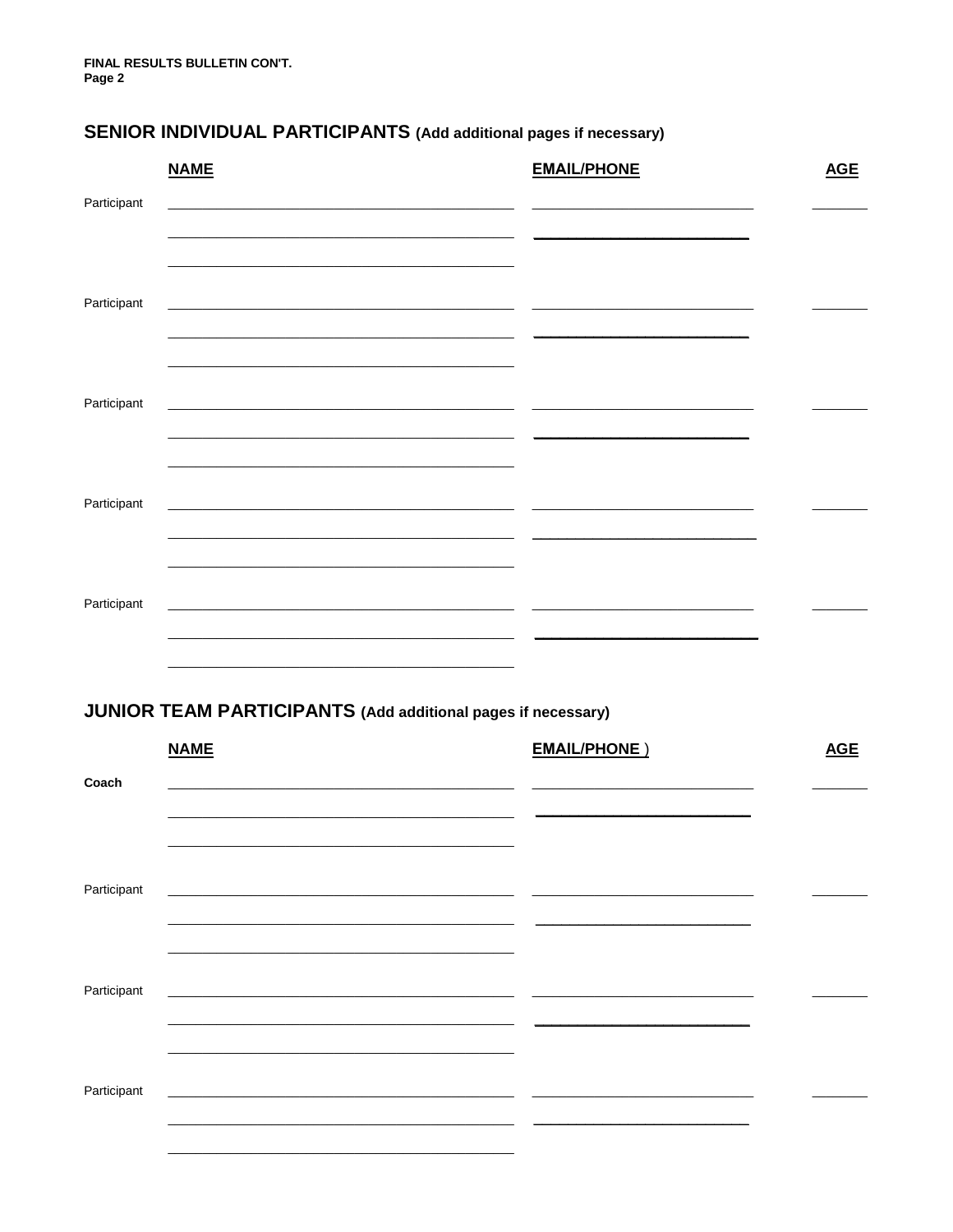#### FINAL RESULTS BULLETIN CON'T. Page 3

|             | <b>NAME</b> | <b>EMAIL/PHONE</b> | <b>AGE</b> |
|-------------|-------------|--------------------|------------|
| Participant |             |                    |            |
|             |             |                    |            |
|             |             |                    |            |
| Participant |             |                    |            |
|             |             |                    |            |
|             |             |                    |            |

## JUNIOR INDIVIDUAL PARTICIPANTS (Add additional pages if necessary)

|             | <b>NAME</b>                                                                        | <b>EMAIL/PHONE</b> | <b>AGE</b> |
|-------------|------------------------------------------------------------------------------------|--------------------|------------|
| Participant | <u> 1989 - Jan Berlin, Amerikaansk politiker (* 1918)</u>                          |                    |            |
| Participant |                                                                                    |                    |            |
| Participant |                                                                                    |                    |            |
| Participant | <u> 1980 - Jan Barnett, fransk politik (d. 1980)</u>                               |                    |            |
| Participant | <u> 1999 - Jan Barnett, fransk politiker (d. 1989)</u><br>$\overline{\phantom{0}}$ |                    |            |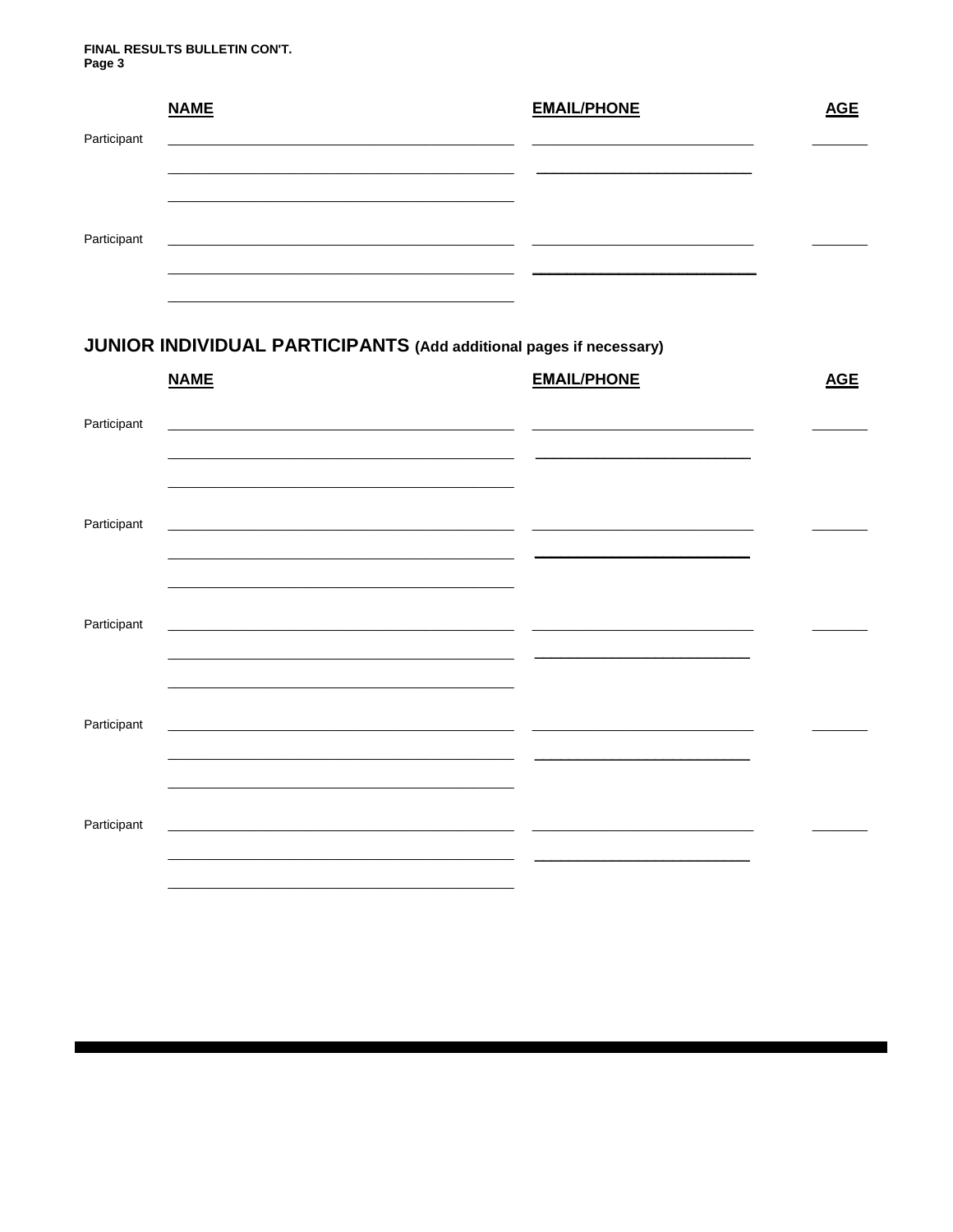FINAL RESULTS BULLETIN CON'T. Page 4

TOP RANKING PARTICIPANTS: Participants must be ranked according to their individual scores. List the top five (5) high scoring participants in each category.

### **TOP SENIOR PARTICIPANTS**

|               | <b>NAME/ADDRESS</b>            | <b>EMAIL/PHONE</b> | <b>AGE</b> | <b>SCORE</b> |
|---------------|--------------------------------|--------------------|------------|--------------|
| FIRST PLACE:  |                                |                    |            |              |
|               |                                |                    |            |              |
|               |                                |                    |            |              |
|               |                                |                    |            |              |
|               |                                |                    |            |              |
| SECOND PLACE: |                                |                    |            |              |
|               |                                |                    |            |              |
|               |                                |                    |            |              |
|               |                                |                    |            |              |
| THIRD PLACE:  |                                |                    |            |              |
|               |                                |                    |            |              |
|               |                                |                    |            |              |
|               |                                |                    |            |              |
|               |                                |                    |            |              |
| FOURTH PLACE: |                                |                    |            |              |
|               |                                |                    |            |              |
|               |                                |                    |            |              |
|               |                                |                    |            |              |
| FIFTH PLACE:  |                                |                    |            |              |
|               |                                |                    |            |              |
|               |                                |                    |            |              |
|               |                                |                    |            |              |
|               | <b>TOP JUNIOR PARTICIPANTS</b> |                    |            |              |
|               | <b>NAME/ADDRESS</b>            | <b>EMAIL/PHONE</b> | <b>AGE</b> | <b>SCORE</b> |
| FIRST PLACE:  |                                |                    |            |              |
|               |                                |                    |            |              |
|               |                                |                    |            |              |
|               |                                |                    |            |              |
|               |                                |                    |            |              |
| SECOND PLACE: |                                |                    |            |              |
|               |                                |                    |            |              |
|               |                                |                    |            |              |
|               |                                |                    |            |              |
| THIRD PLACE:  |                                |                    |            |              |
|               |                                |                    |            |              |
|               |                                |                    |            |              |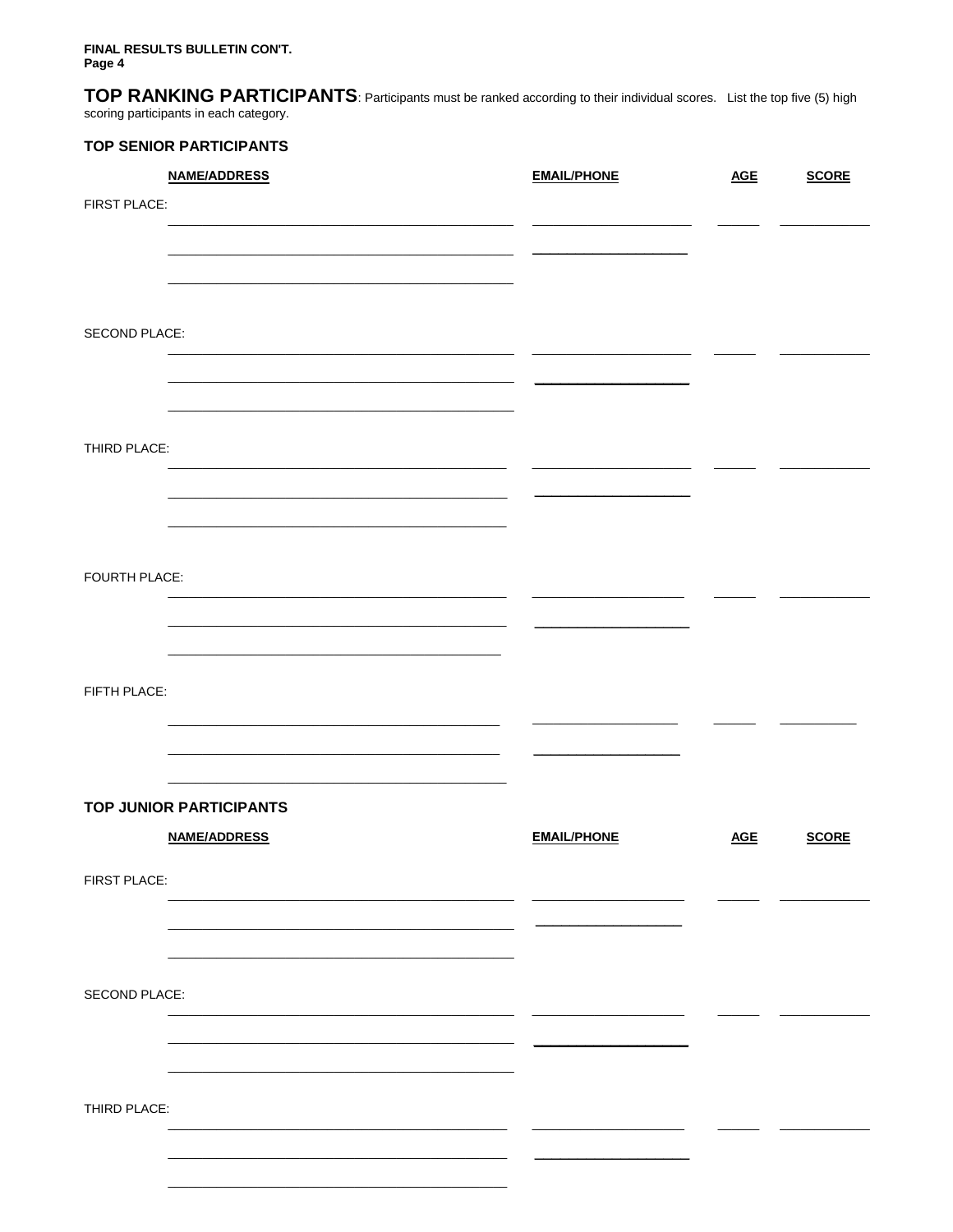#### **FINAL RESULTS BULLETIN CON'T. Page 5**

|                      | <b>NAME/ADDRESS</b>                                                         | <b>EMAIL/PHONE</b> | <b>AGE</b> | <b>SCORE</b>    |
|----------------------|-----------------------------------------------------------------------------|--------------------|------------|-----------------|
| <b>FOURTH PLACE:</b> |                                                                             |                    |            |                 |
|                      |                                                                             |                    |            |                 |
| FIFTH PLACE:         |                                                                             |                    |            |                 |
|                      |                                                                             |                    |            |                 |
|                      | information provided on this Final Results Bulletin to be true and correct. |                    |            | _, I verify the |

 $\_$  ,  $\_$  ,  $\_$  ,  $\_$  ,  $\_$  ,  $\_$  ,  $\_$  ,  $\_$  ,  $\_$  ,  $\_$  ,  $\_$  ,  $\_$  ,  $\_$  ,  $\_$  ,  $\_$  ,  $\_$  ,  $\_$  ,  $\_$  ,  $\_$  ,  $\_$  ,  $\_$  ,  $\_$  ,  $\_$  ,  $\_$  ,  $\_$  ,  $\_$  ,  $\_$  ,  $\_$  ,  $\_$  ,  $\_$  ,  $\_$  ,  $\_$  ,  $\_$  ,  $\_$  ,  $\_$  ,  $\_$  ,  $\_$  ,

Signature of Regional/State/Local Event Director **Date and Contact Contact Contact Contact Contact Contact Conta**